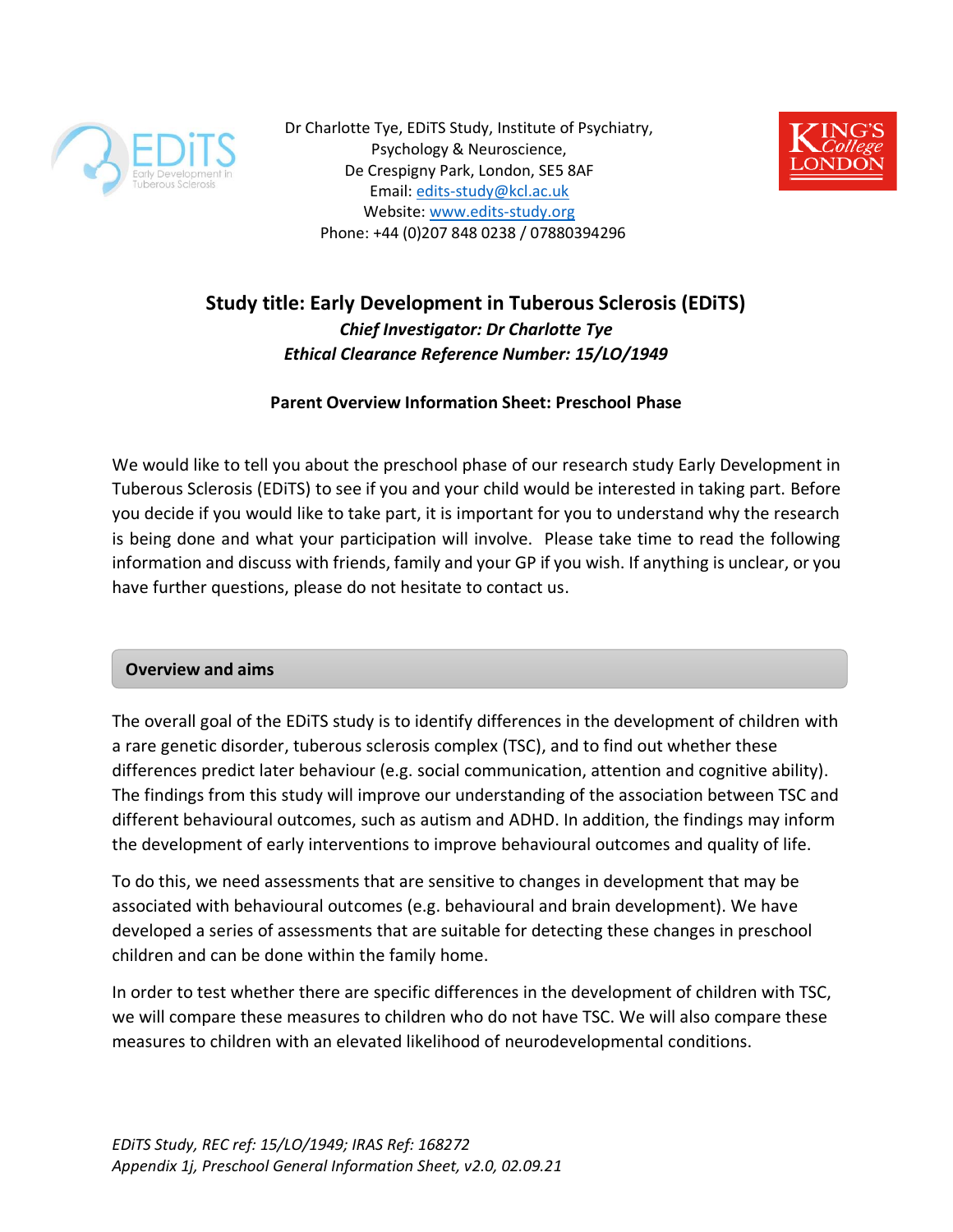#### **Who is organising and funding the research?**



The local team at King's College London is led by our Principle Investigator Dr Charlotte Tye, who is a Researcher and Lecturer at the Institute of Psychiatry, Psychology & Neuroscience. We have a team of research assistants helping to collect and analyse the data too. This study is taking place as a collaboration

between King's College London, the Centre for Brain and Cognitive Development at Birkbeck and the University of Birmingham. This study is funded and has been scientifically reviewed by two UK charities called the Tuberous Sclerosis Association and the Baily Thomas Charitable Fund.

#### **Why am I being asked to participate?**

You have been invited to take part in the preschool phase of the EDiTS Study because you have a child aged 3-5 years old with or without a diagnosis of TSC. You must be at least 16 years old to participate, and able to understand and communicate in English.

#### **How will families be recruited?**

We will be directly contacting families that previously participated in the infant phase of the EDiTS study to join this preschool follow-up phase. In addition to this, we are recruiting new families to join this study through the Tuberous Sclerosis Association, as well as databases at the Centre for Brain and Cognitive Development. Families will hear about this study through parent organisations and support groups, clinical sources (such as specialist UK TSC clinics) and printed adverts placed in the university campus, hospitals and clinics. We will also advertise on social media and place adverts in local schools/parent forums.

#### **What does the study participation involve, step by step?**

#### *Expressing your interest*

If you wish to participate as a new family (I.e. you were not involved in the EDiTS infant phase), a researcher will contact you to collect background information in order to decide whether this study is suitable for your child. If the study is not suitable for your family, you can choose to join our database to hear about other future studies that might be a better fit.

We will be directly in contact with families that have already taken part in the infant phase of the EDiTS Study to ask whether they would like to participate in this phase, if they have consented to be contacted again.

For all suitable participants, we will then arrange to visit your home to complete some tasks with your child and set you up with equipment and instructions, including a tablet and a 'sleep watch', to complete the testing with your child. Alternatively, we can complete a subset of these tasks over a video call and send you the equipment via post.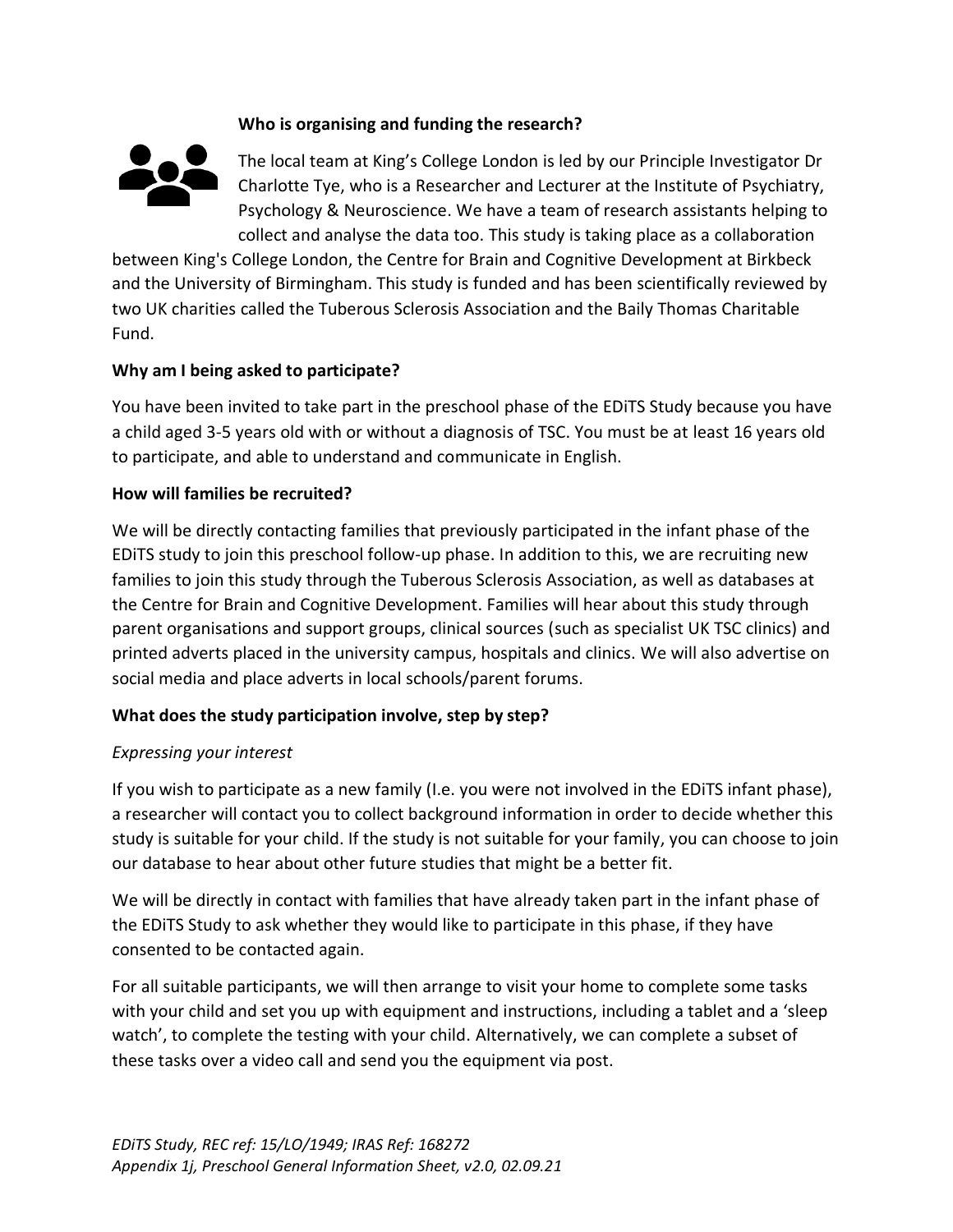### *Testing sessions*

The activities that you/your child will be involved in are:

1. A visit from our research team

Our research team will contact you to meet with you and your child at your home to complete a series of tasks and fun activities related to their learning and development. This may include your child playing with the researchers and measuring their social, behaviour and communication skills. In total this should take up to 3.5 hours to complete. You will be present with your child throughout and are welcome to ask questions at any time. We will do our best to make the whole session as comfortable and enjoyable as possible. Due to COVID-19 restrictions, we are taking extra precautions to ensure your safety at home (see Appendix A). We will follow government guidelines, including wearing PPE (face shields/gloves), social distancing where possible and disinfecting all equipment before and after use. If you prefer, we can complete a subset of these activities remotely via a video call. If you have any concerns or would like further information, please contact the research team (editsstudy@kcl.ac.uk).

2. Parent-report questionnaires and interviews

We will provide you with a number of questionnaires to fill out online/by post about your child's behaviour and development. This will include questions about your child's behaviour, social skills, attention and developmental ability. A member of our research team will regularly be in contact to check your progress and answer any questions you may have.

3. Games on a touchscreen tablet

Using a tablet provided by our research team, we ask that your child completes a set of fun, interactive games on the 'Pip and the Brain Explorers' touchscreen app. Each task includes an animated cartoon and practice trials and the task itself and is set to

your child's own pace. We will show you how this works when we visit you, and we will also send you some guidance (a training video) on how to play the games with your child. This means you can take as many breaks as your child needs to rest or play. The maximum time it will take to complete the games is 1 hour and 30 minutes, including breaks. The games don't have to be completed all at once. Please read the 'Touchscreen Pip App Information Sheet' for more information.

Once you have completed the app, you will be asked to repeat the games after one week. We will check in with you while you are completing the games.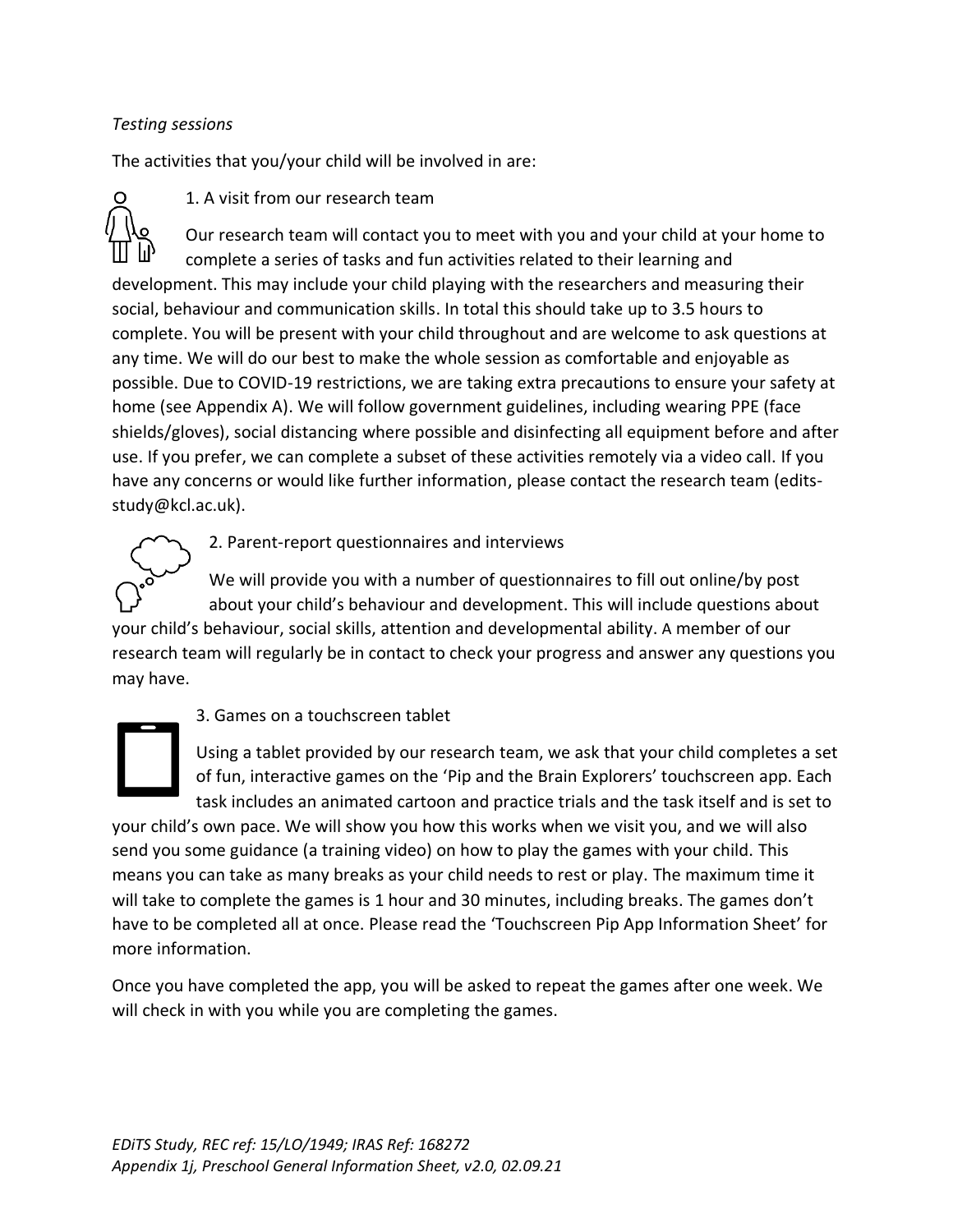

4. Measuring sleep

Over 10 days, we will ask you to place a watch (provided by our researchers) on your child's wrist to measure sleep and general movement throughout the day and night. You will be asked to download the e-SNORE mobile app on your own

smartphone mobile device where you can report more about your child's movement, sleep, behaviour and any seizures they may have. A member of our research team will check in regularly to make sure you are on track and to answer any questions you have. Please also read the 'Actiwatch and E-SNORE Information Sheet' for more information.

After completing all of these tasks, we will ask that all equipment listed above is returned by post to the research centre. We will arrange this with you and postage will be paid beforehand. After you've completed this, we will ask you to fill in an anonymous feedback form, which will help us to improve our project in the future.

### **Videotapes**

With your permission we request remote and home-based sessions of you and your child to be recorded on video. During home-based assessments, this will be carried out by research assistants. Video recordings of the study sessions will only be used for research purposes. Only researchers involved in the study and approved collaborators will have access to and watch these videotapes. No personal information will be shared on any video recordings. Video recordings will be saved on password protected and/or encrypted computers. We have enclosed an additional consent form if you are happy for us to use your child's photo or video for dissemination (e.g. conferences, publications) and training purposes.

#### **Will I be reimbursed for my time?**

We will cover any costs incurred by participation in the study (e.g. sending equipment back to us). We will also provide you with a small gift (such as a t-shirt, toy or bag) to thank you for your participation in the study.

## **Are there any risks of taking part?**

This project has received clearance from the NHS National Research Ethics Committee (REC Ref: 15/LO/1949). All our techniques are widely used in early childhood research and have been for many years. There is no evidence of any disadvantages or risks associated with taking part in the study.

## **Are there any benefits of taking part?**

You will have the opportunity to learn more about research on the development of children with TSC and how it interacts with different areas of behaviour and functioning. We will keep you informed about the progress of the study and key findings by newsletter and social media. Your participation in the study will help us to understand differences in the development and behaviours of children with TSC compared to children without TSC, and whether any of these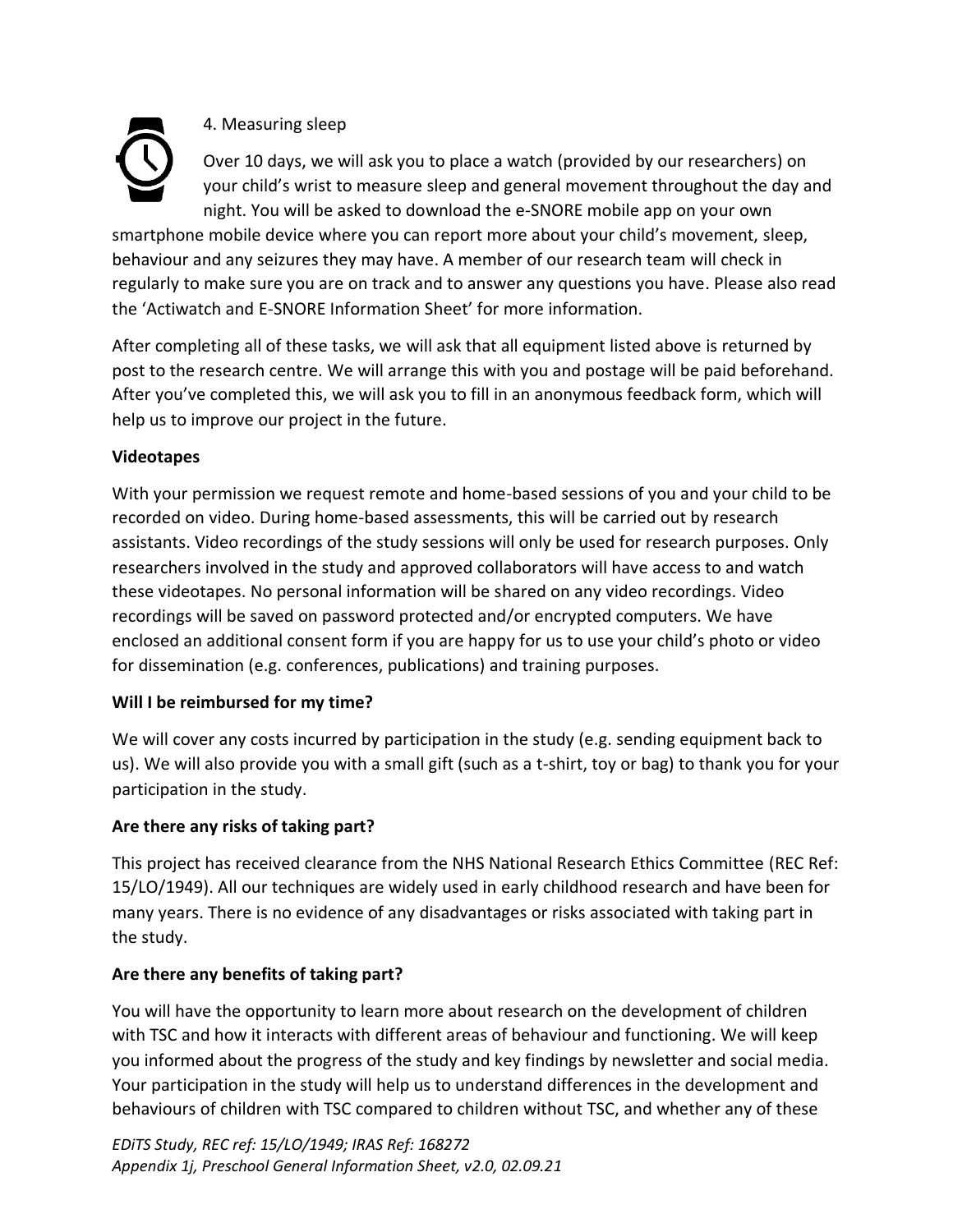differences predict later outcomes. This may help researchers to develop treatments to improve these outcomes.

#### **Is my data kept private?**

All information collected in the EDiTS preschool study will be stored securely and kept confidential. At the beginning of the study, your child will be given a unique ID number. This will provide a secure link between your child and any personal or identifying information (such as names and addresses), to allow different pieces of data to be associated with each other. We will keep all personal information separate from research data. Your personal information will only be accessed by named members of the research team, or by appropriately trained members of regulatory authorities or our sponsoring organizations. Personal information will be kept securely in locked file cabinets, in locked rooms or on password protected and/or encrypted computers. No personal information will be shared with researchers outside the research team.

The data your family provides will be kept for a minimum of 10 years after completion of the EDiTS Study. The data may be retained for use in future studies subject to further ethical approval. We will not pass your family's personal information on to any other organisations.

Research data may be shared with other approved researchers, but only using a secure electronic database and after removing all identifying information. In addition, retained data, maybe used in future studies subject to further ethical approval. Any data sharing and transfer arrangements are compliant with GDPR and King's College London policies. We will not pass your family's personal information on to any other organisations.

Your data will be processed in accordance with the UK GDPR Data Protection Act 2018. If you would like more information about how your data will be processed in accordance with GDPR please visit the link below: [https://www.kcl.ac.uk/research/support/research-ethics/kings](https://www.kcl.ac.uk/research/support/research-ethics/kings-college-london-statement-on-use-of-personal-data-in-research)[college-london-statement-on-use-of-personal-data-in-research](https://www.kcl.ac.uk/research/support/research-ethics/kings-college-london-statement-on-use-of-personal-data-in-research)

You can find out more about how we use your information by reading King's College London's core privacy notice at [https://www.kcl.ac.uk/terms/privacy.aspx,](https://www.kcl.ac.uk/terms/privacy.aspx) or by contacting Albert Chan (the Data Protection Officer for King's College London) on email at [info-compliance@kcl.ac.uk](mailto:info-compliance@kcl.ac.uk) or telephone at 0207 848 7816.

## **When might confidentiality be broken?**

In line with the law, we will never share your data outside the research team. The only exception to this is if we are concerned that you or your child's well-being or safety is at risk. In some cases, we may have an obligation to disclose information to statutory authorities. If this were the case, the research team will follow standard safeguarding protocols and any safeguarding concern will be communicated to you as protocol permits.

## **Will my doctor be informed about my taking part in the study?**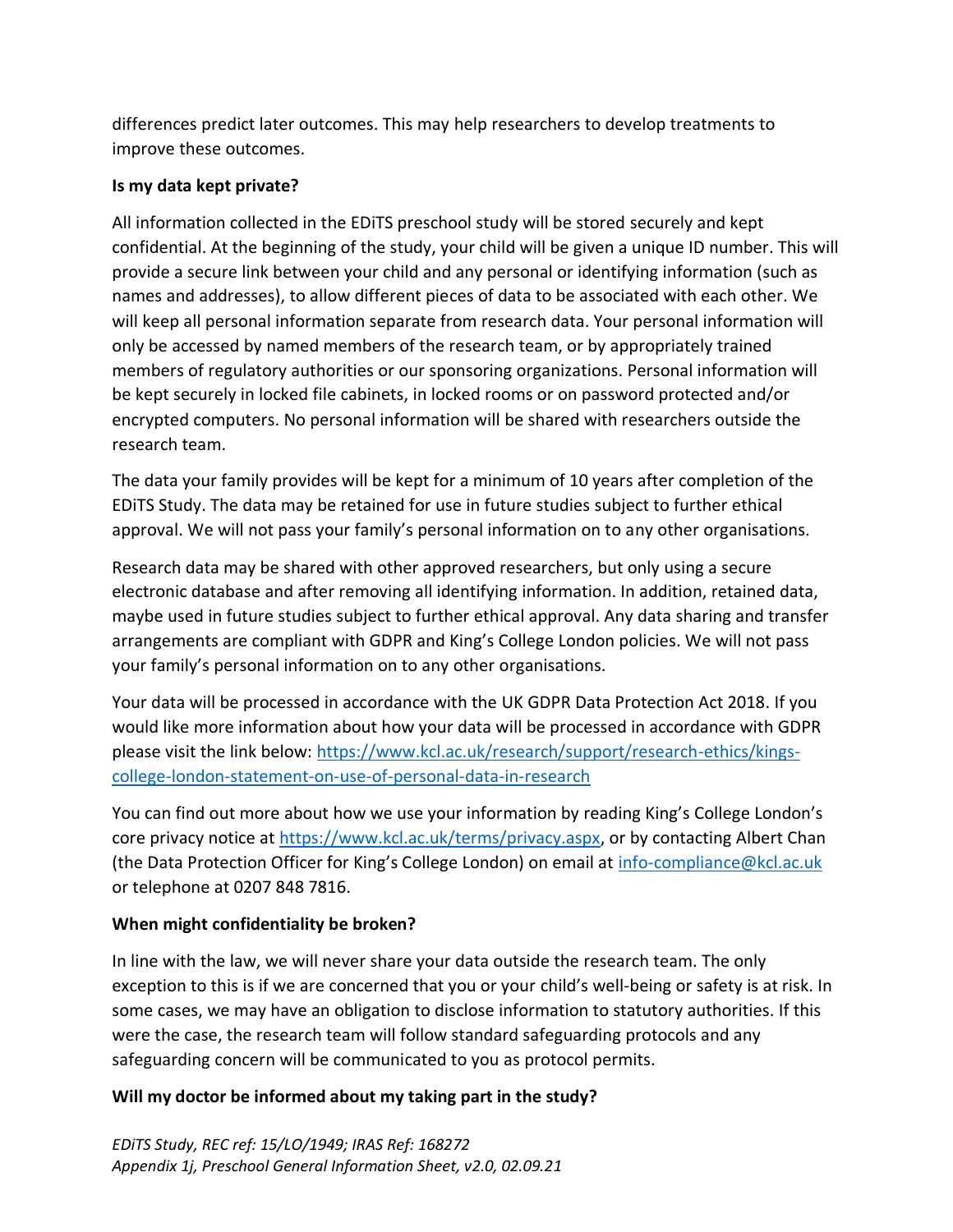If your child has TSC, we will inform your general practitioner and/or lead clinician(s) that you are taking part in the study. This is to ensure that your doctor is aware of the additional assessments we will be doing with your child and so that they can advise on your suitability to take part.

## **Do I have to take part?**

No. Your child's participation is entirely voluntary, choosing not to participate will not disadvantage you or your child in any way. Your clinical care will not be affected in any way and neither will your participation in any future research. If you decide to take part, we will ask you to sign a consent form and you will be given a copy of this consent form to keep. If you become unable to provide informed consent for your child, and no-one else can consent for your child, we will withdraw your child from the study. If your child is withdrawn from the study, your personal information will be destroyed. We will keep any research data we have already collected, including videotapes. This will not be associated with your personal information.

## **What if there is a problem?**

If you have a concern about any aspect of this study, you should ask to speak to the researchers who will do their best to answer your questions (contact details are at the top and bottom of this information sheet). You can also contact the Principal Investigator, Dr Charlotte Tye at:

Department of Psychology, Institute of Psychiatry, Psychology & Neuroscience, De Crespigny Park, London SE5 8AF

Phone: +44 (0)207 848 0238 / 07880394296 Email: [charlotte.tye@kcl.ac.uk](mailto:charlotte.tye@kcl.ac.uk)

In the event that something does go wrong and you are harmed during the research, then you may have grounds for legal action for compensation against King's College London, but you may have to pay your legal costs. King's College London maintains adequate insurance to cover any liabilities arising from the study.

## **Further information and contact details**

If you have any questions about the research at any time, please contact the EDiTS research team via the details below.

Email: [edits-study@kcl.ac.uk](mailto:edits-study@kcl.ac.uk) By phone or text: 07880394296 By post: Department of Psychology, Institute of Psychiatry, Psychology & Neuroscience, De Crespigny Park, London, SE5 8AF

# **Thank you for reading this information sheet and considering taking part in this research!**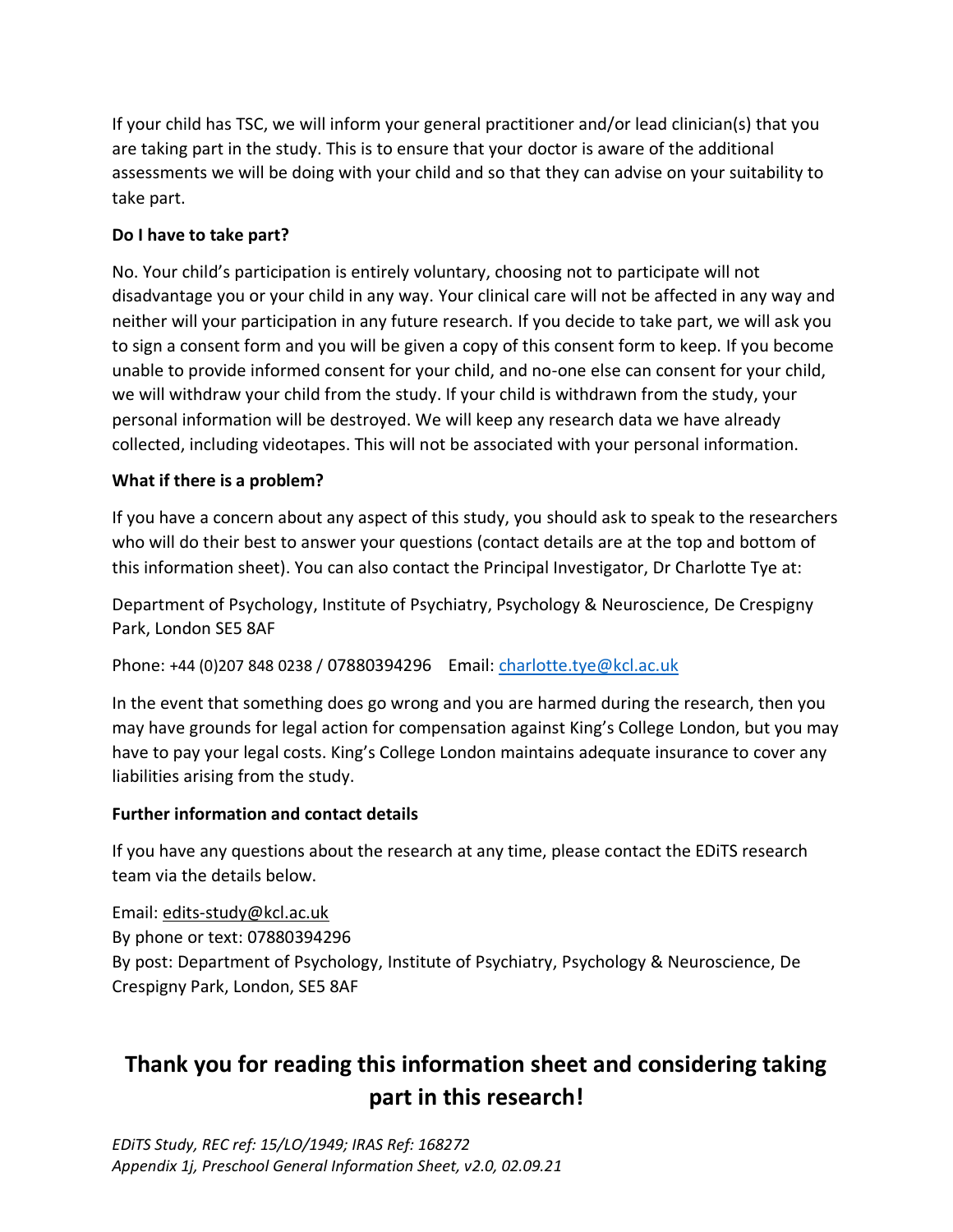#### **Appendix A**

In light of the Covid-19 pandemic, we are aware that in-person data collection poses a safety risk to both researchers and participants. We have developed a Covid-19 mitigation protocol which adheres to government and King's College London guidelines in order to reduce the risk of exposure and ensure the safety of those attending home visits.

#### *Prior to the home visit*

In preparation, families will be asked to complete a Covid-19 screening questionnaire prior to their visit. If families report any symptoms (e.g., high fever, dry continuous cough or loss of taste/smell), they will be informed that they cannot part-take in the visit, but where possible their visit will be rearranged. We will also ask vulnerable families to not host home-visits, to minimise their risk of infection. Researchers will take a COVID-19 test before attending families' homes. COVID-19 tests will be repeated regularly (twice a week, or whenever attending a home visit if less frequent). Parents will be reminded that they are eligible for 2 lateral flow tests a week if their children attend school. If any of the testing team develop symptoms or are feeling unwell before the home visit, they will be asked to stay home and follow government guidelines.

All equipment will also be cleaned, disinfected and quarantined 72 hours before being taken to a home visit.

If home visits cannot take place due to government issued COVID-19 restrictions at the time of testing, there is a distance protocol in place for remote testing to ensure the safety of both our researchers and participants. Families will be offered the option to complete a subset of activities remotely via a video call/telephone.

#### *At the home visit*

When travelling to the home visit, the testing team will follow COVID-19 travel guidance. Researchers will travel by car where possible in order to reduce the risk of transmission via public transport.

In accordance with government guidelines, families will be assured that study team members will follow social distancing measures (I.e., standing within two metres of a participant only when necessary for the task and for the shortest amount of time required) and remaining in Personal Protective Equipment (face shields, surgical splash proof masks and gloves) for the full duration of the visit. The size of the testing team will also be limited to two to reduce the number of people entering families' homes. Testing will take place in the largest room of the family home to enable a 2m+ distance between the parent and the researcher where possible. Rooms will be ventilated by leaving windows open whenever weather allows, and doors will be left open during testing.